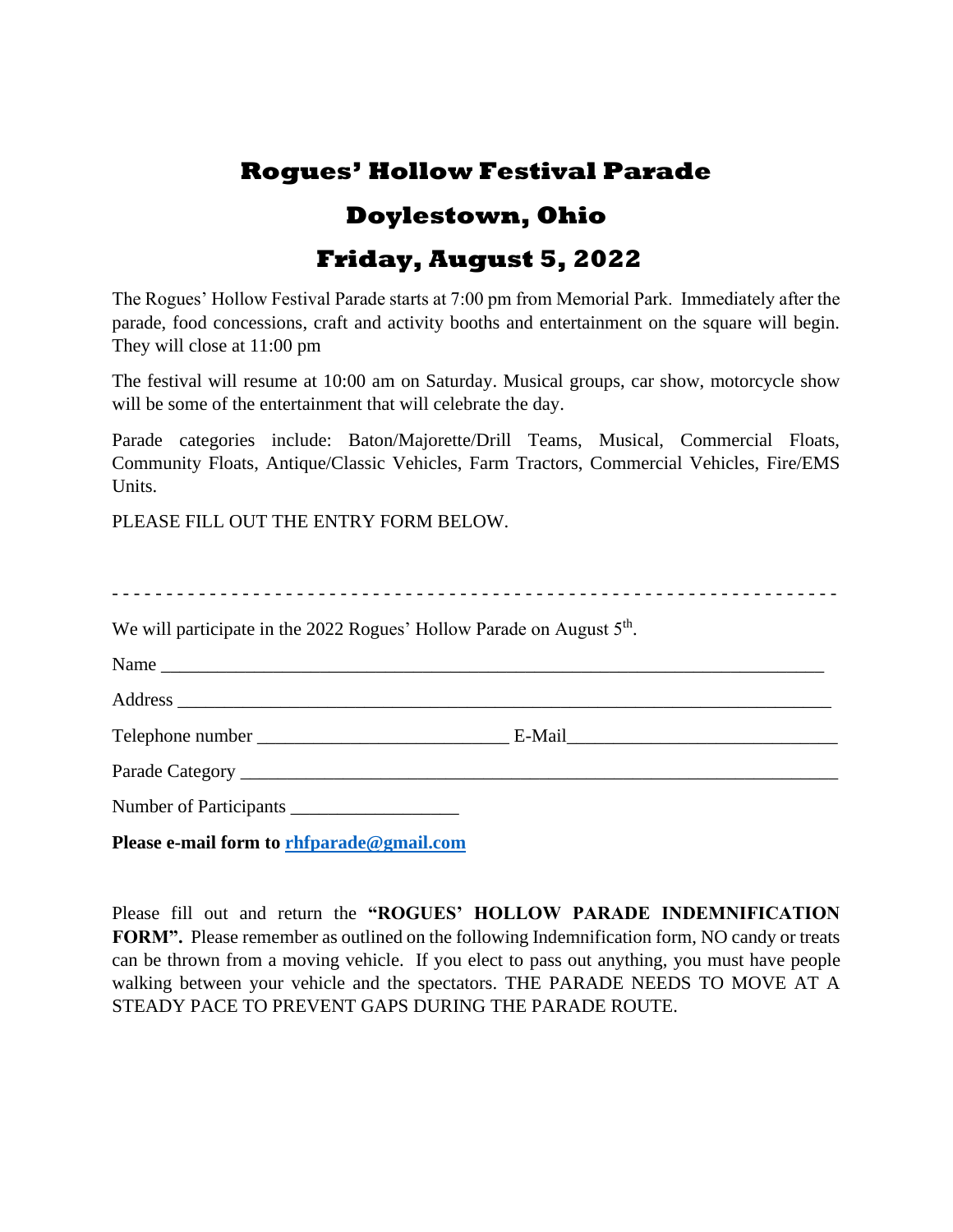## **ROGUES' HOLLOW PARADE**

### **INDEMNIFICATION FORM**

For safety and liability reasons, the throwing of candy or other items from parade units is NOT permitted. You may, however, walk alongside your unit and pass out candy and other materials.

#### **RELEASE OF ALL CLAIMS AND DEMANDS**

I, the undersigned , for the sole consideration of participating in the even sponsored by or operated by DAGI/Thrive and the Village of Doylestown, my myself, my organization and individual members , or executors, our administrators and assigns, release and forever discharge the said community sponsors, its successors and assigns, form all claims, damages, demands, actions or causes of actions of whatsoever kind of nature both in law and equity, arising from any participation in the even herein identified.

#### **AGREEMENT TO INDEMNIFY**

The entrant(s) hereby agree to indemnify and to hold harmless DAGI/Thrive and the Village of Doylestown, an Ohio non-profit organization, for any loss suffered by an individual or member of our organization, or any loss occasioned to others as a result of negligence or a purposeful act by the entrant(s) or any of its members.

Signature Party Responsible for Entrant(s)

\_\_\_\_\_\_\_\_\_\_\_\_\_\_\_\_\_\_\_\_\_\_\_\_\_\_\_\_\_\_\_\_\_\_\_\_\_\_\_\_\_\_\_\_\_\_\_

#### **ALL INDEMNIFICATION FORMS MUST BE SIGNED.**